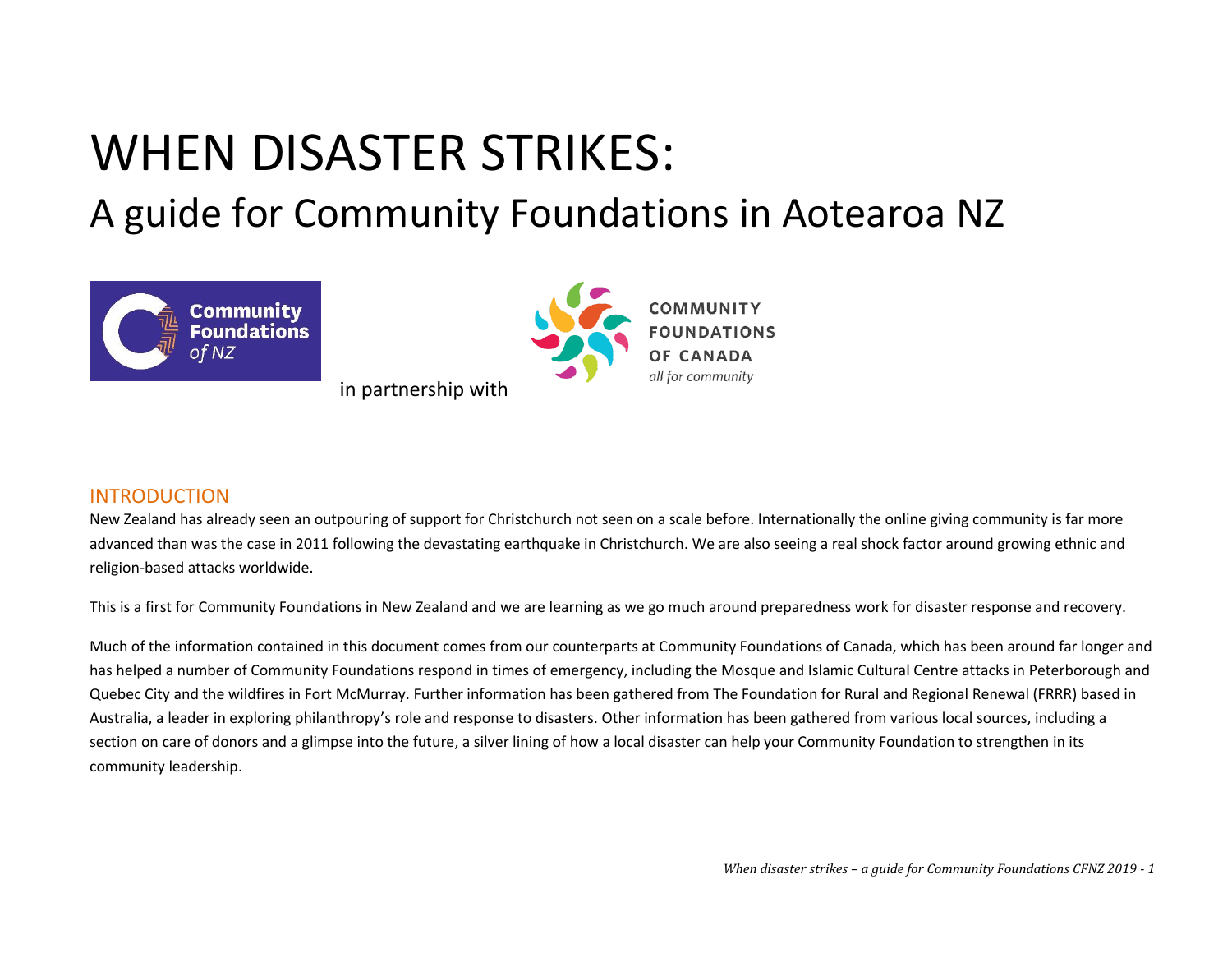## SETTING THE SCENE

Worldwide human-made and natural disasters are on the rise, with natural disasters affecting over 170 million people around the world each year, an increase from 60 million just 30 years ago. Natural disasters caused economic losses up to \$225 billion across the world in 2018.

Government and emergency relief organisations are often first to respond when a disaster strikes. In most cases, the communities also rally together to help each other in clean-up efforts and with fundraising initiatives.

What we know from other's experience around the world is that there is a unique and valuable role for philanthropy in disaster prevention, response and recovery.

The Foundation for Rural and Regional Renewal (FRRR) based in Australia have found that *"the usual rules, conventions and processes in grant making do not necessarily apply in a disaster. This is true of government grants, business donations and the individual donor who puts a coin into an appeal tin. The way traumatised communities access and utilise grants is also different from the traditional approach to grant applications."* 

Governments often respond for political reasons, corporations tend to give and move on, and response groups such as Victim Support and the Red Cross are there for emergency management. Community Foundations, however, are able to respond with the long view in mind, develop deep and trusted partnerships, and have greater flexibility in what and how long they can fund.

This document is an overview for Community Foundations who are experiencing a disaster or want to be proactive should their community experience one. The first part outlines the unique role of a Community Foundation and the second section is a guide for Community Foundations in each phase preparing for and after experiencing a disaster.

# SECTION ONE: A COMMUNITY FOUNDATION'S UNIQUE ROLE

### a) The long view

The long-term resilience of community is built into the DNA of Community Foundations and offers a unique asset to communities affected by disasters. The FRRR's experience taught them that while early engagement is important, starting to grant approximately 12 months after a disaster is philanthropy's sweet spot. This gives enough time for emergency response and governments to raise and grant funds for immediate needs (response and recovery). In fact, the FRRR still provides grants *nine years later* to several initiatives that serve communities affected by the devastating 2009 Victorian bushfires in eastern Australia. This has given the communities time to think and plan strategically without political pressures or needing to spend raised money too quickly.

With this long view in mind, Community Foundations don't need to wait for a disaster to strike. Supporting preparedness strategies is also a key role to be undertaken.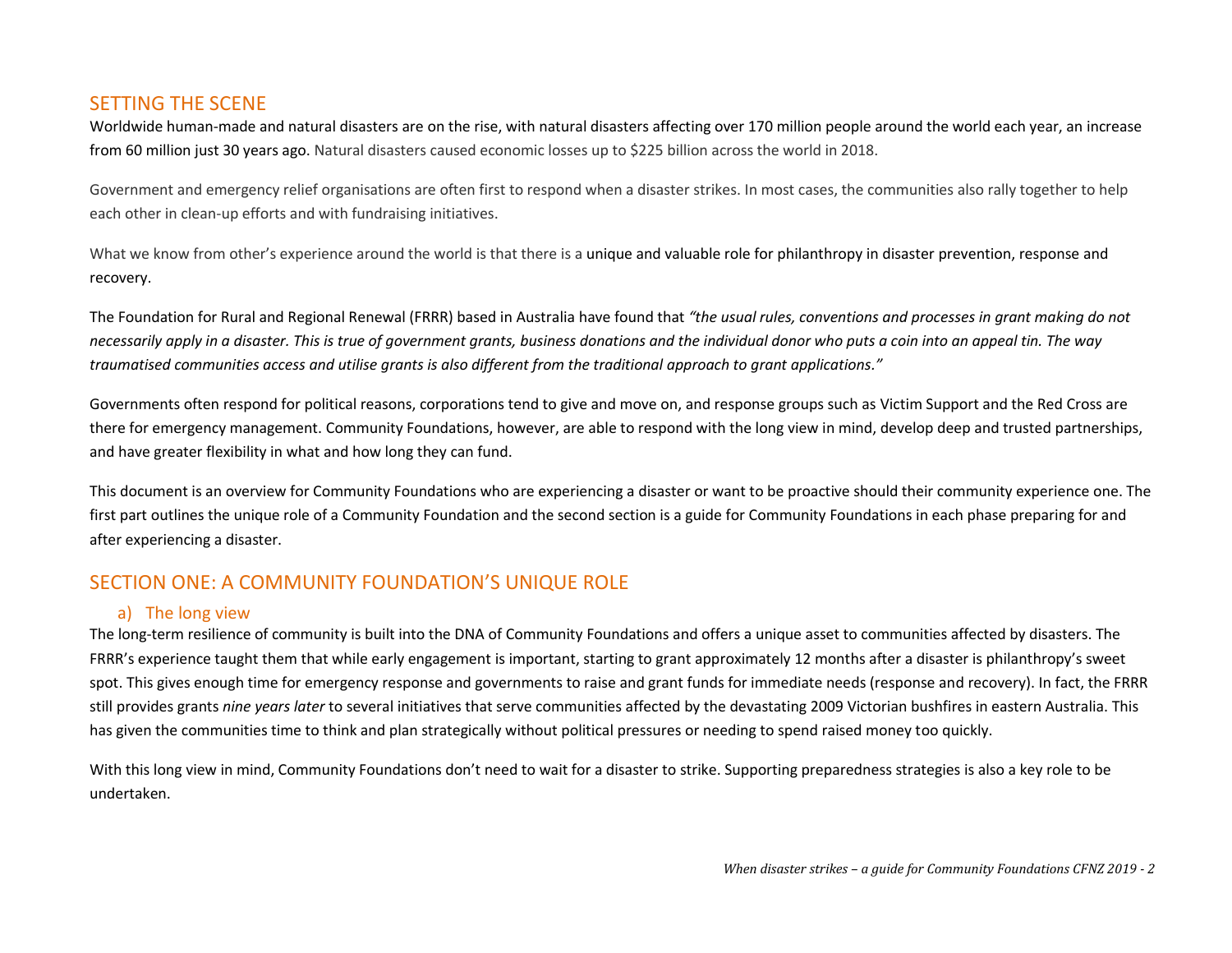## b) Community led

"At FRRR, we know long term community recovery takes time - time to conduct adequate research and planning to ensure that social *and physical infrastructure is appropriate, sustainable and meets the future needs of the community. For this reason, FRRR's natural disaster recovery programs typically begin 12 months after an initial disaster and, depending on available funding, last for several years afterwards."* 

A Community Foundation's role after a disaster is not just about securing funding. One of the most important pieces for a Community Foundation is to work with other funders and organisations to be responsive and flexible to the community's needs. Disaster can change a community and the way a Community Foundation may be used to operating.

Flexibility and relevance are key to a Community Foundation's response during and after recovery. This means allowing the time and space for the community to learn and express where they feel the greatest needs are, which usually evolve over time.

In several cases, funders have created a clearing house mechanism where community organisations would only need to submit one application form rather than having them fill out different applications for each of the various funding organisations. The workload on community-serving organisations increases significantly during disaster recovery, so these types of collaborations between funders are key to helping organisations focus on what really matters. Not only that, supporting leadership in the community will help to avoid burnout, duplication and improve response skills.

There are a few areas where a Community Foundation can support community leaders: hosting community conversations, training organisations in healing circles, supporting 'who do we work with' networks, supporting cultural leadership, exploring deeply the impacts to mental health and wellbeing, developing Vital Signs research or data supported research of the community to better understand gaps, and much more.

*"Other mechanisms such as Regional Donation Accounts (allowing communities to collect and administer funds for their own programs), a clearing-house service (allowing grant seekers to submit only one grant application to one organisation and feel confident that it would reach the most appropriate donor) and the leverage mechanism (attracting additional funding by applying a co-funding principle, ensuring that the impact of donations were maximised), were important to the success of the overall recovery efforts and should be replicated".*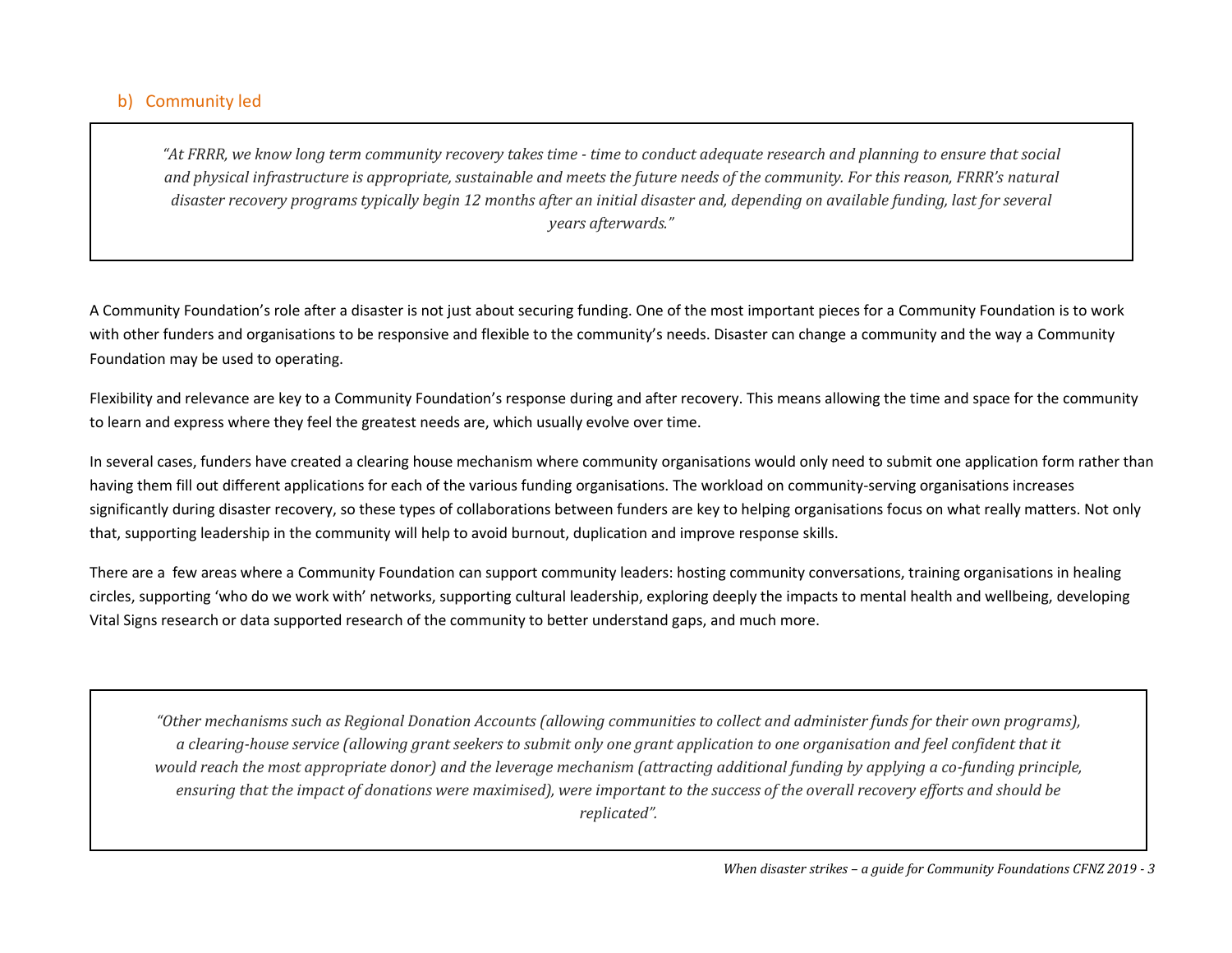## c) Collaboration and partnerships

One of the Community Foundation's greatest strengths, even before a disaster, is their ability to collaborate and build deep networks outside of philanthropy. Given that disasters often leave widespread and long-term social impacts, collaboration is essential in designing and implementing preparedness, response and recovery strategies. Working with government, disaster relief organisations, community groups, cultural communities, and the private sector are important to rebuilding a community. When communication is open and trust is built, response can be timely, opportunities are expanded, and mechanisms can be put in place to avoid duplication or missed information. Community Foundations should look to expand their networks before and in response to a disaster in order to help mobilise their community for a successful response and recovery. Since Community Foundations are there for the long term, these relationships before and after disasters will build a strong interdependence for future work together.

*"The FRRR program helped to build a greater level of collaboration between Government and the philanthropic sector. As a partner with the Victorian Government through the Victorian Bushfire Reconstruction and Recovery Authority. (VBRRA), FRRR was able to widen the Government's recovery funding scope, and demonstrate the benefits of partnering with philanthropy".*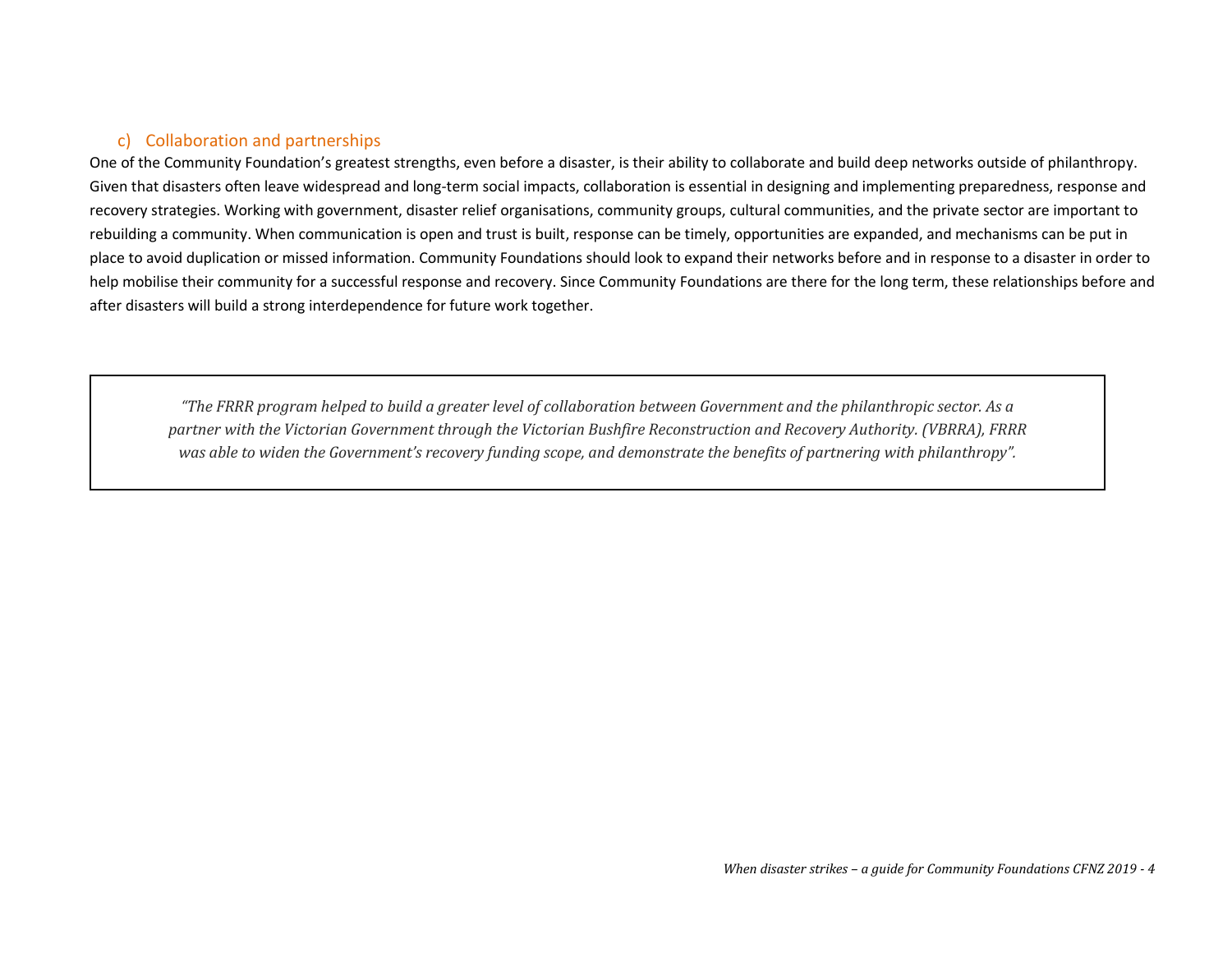## CASE STUDIES

#### *Case study: Partnerships mobilise Wood Buffalo response*

The wildfires in Fort McMurray and communities in the surrounding Wood Buffalo area in May of 2016 were devastating, with approximately 88,000 people were evacuated, making it one of the largest and most successful evacuations in Albertan history. By the time the fire was under control, an estimated 2,400 structures had been destroyed. As first responders and frontline organisations addressed the immediate crisis in Fort McMurray, Community Foundations from across Alberta pooled their resources to create a Rebuilding Fort McMurray Fund. With over \$1.4M raised, the Edmonton Community Foundation joined 15 other organisations who created the Wood Buffalo Fire Recovery Funders Circle to form partnerships with groups such as Suncor Energy Foundation, the municipality, Red Cross and many more. This group met to share information and applications from projects coming forward from the community. During this time the Wood Buffalo Community Foundation formed and will be a key partner in the ongoing efforts to rebuild and reimagine a thriving community.

#### *Case study: Community comes together in response to hate - Peterborough & Quebec City*

In November 2015 the only mosque in Peterborough, Masjid al-Salaam, was the target of a hate crime: arsonists smashed a window and used Molotov cocktails that caused over \$80,000 worth of damage to the building. Although no one was physically harmed, the event triggered fear throughout the local Muslim community. Remarkably, the community united to support the members of Kawartha Muslim Religious Association (KMRA) in many ways, including a crowdfunding campaign that raised more than \$110,000 in 30 hours. The Community Foundation of Greater Peterborough teamed up to manage the surplus donations and establish a fund to support the YWCA Crossroads Shelter and Five Counties Children's Centre in perpetuity.

On January 29th 2017, the Islamic Cultural Centre of Quebec City experienced a tragic mass shooting that killed 6 people, seriously injured several others, and spread fear throughout the local Muslim community. Local leaders and community members showed great strength in rallying together to support one another. The Fondation Québec Philanthrope created a fund to support the local Muslim community and encouraged everyone to collaborate during the difficult time. The funds of the "Philanthropic Fund for a Society Toward Social Tolerance" first went to organisations that could help support the community, and in the long term will be used to support initiatives that promote a socially tolerant society.

#### *Case study: San Francisco's proactive approach*

When Hurricane Katrina hit the Gulf Coast in 2005, it was the communities of colour and low-income neighbourhoods of New Orleans that were the hardest-hit. Meanwhile, on the West Coast, The San Francisco Foundation (TSFF) recognized the vulnerability of its own city to a natural disaster, and decided to be proactive in protecting its most marginalized and under-resourced communities. To that end, TSFF secured grant money to establish a readiness fund and then teamed up with community-based organisations who served vulnerable residents. In 2007, TSFF began an externally-facing program, this time going right to potentially affected community members to educate and raise awareness of risks and what to do in the event of a disaster.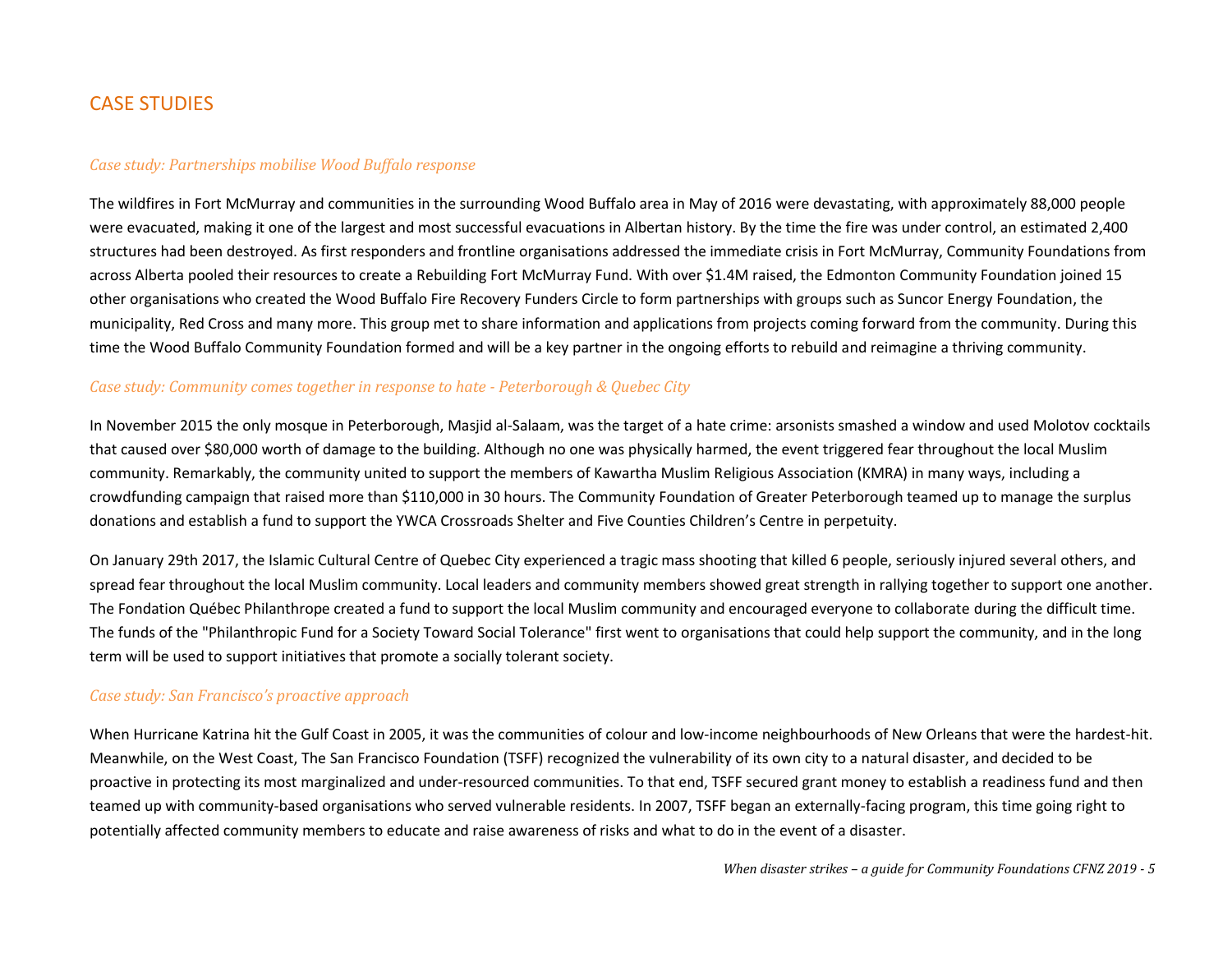# SECTION TWO Disaster Readiness and Response: WHAT YOUR FOUNDATION CAN DO:

Community Foundations have different roles to play before, during and after a disaster. Below, we outline four phases: Risk Reduction, Response, Recovery, and Rebuild and provide suggestions for the role of a Community Foundation in each phase.

#### A WORD ON ADVOCACY

When a community experiences a disaster, they often see major issues surface that may require a long-term response from government. For example, issues of racial inequality surfaced during and in the response efforts to hurricane Katrina. Your Community Foundation may find yourself needing to shift into an advocacy role in order to support policy changes or different response strategies during or after a disaster. Here are a few ideas for your Community Foundation to pay attention to [\(The Disaster Playbook\)](http://disasterplaybook.org/) 1 :

| Category                                                                | <b>Description</b>                                                                                                                                                                                                                                                                                                                                                        | <b>Role of CF</b>                                                                                                                                                                                                                                                                                                                                                                                                                                                         | <b>Grants focus</b>                                                                                                                                                                                                                                                                                                                                                                                                                             | Partnership/community<br>knowledge focus                                                                                                                                                                                                                                                                                                                                                                                                                                                                                     | <b>Fundraising focus</b>                                                                                                                                                                                                                                                                                                                     |
|-------------------------------------------------------------------------|---------------------------------------------------------------------------------------------------------------------------------------------------------------------------------------------------------------------------------------------------------------------------------------------------------------------------------------------------------------------------|---------------------------------------------------------------------------------------------------------------------------------------------------------------------------------------------------------------------------------------------------------------------------------------------------------------------------------------------------------------------------------------------------------------------------------------------------------------------------|-------------------------------------------------------------------------------------------------------------------------------------------------------------------------------------------------------------------------------------------------------------------------------------------------------------------------------------------------------------------------------------------------------------------------------------------------|------------------------------------------------------------------------------------------------------------------------------------------------------------------------------------------------------------------------------------------------------------------------------------------------------------------------------------------------------------------------------------------------------------------------------------------------------------------------------------------------------------------------------|----------------------------------------------------------------------------------------------------------------------------------------------------------------------------------------------------------------------------------------------------------------------------------------------------------------------------------------------|
| <b>RISK REDUCTION AND</b><br><b>DISASTER READY</b><br>Timeline: Ongoing | This phase is<br>focused on<br>preparedness and<br>resilience in<br>advance of a<br>disaster.<br>Research shows<br>that being<br>prepared is<br>crucial to the<br>success of a<br>community's<br>response. This<br>includes<br>provisioning<br>significant funds<br>for disaster<br>preparedness and<br>developing<br>strategies to build<br>community<br>resilience that | The role of a<br>Community<br>Foundation in this<br>phase is to be<br>involved in a<br>community disaster<br>task force or start<br>one. You don't need<br>to wait for a disaster<br>to occur to begin<br>the conversation.<br>Begin partnering<br>with those who<br>affect change, such<br>as your regional<br>government, on<br>their disaster relief<br>preparations and<br>seek to build<br>collaboration<br>amongst other<br>funders, community<br>organisations and | Provide grants for<br>community<br>conversations that<br>educate and create<br>disaster readiness<br>strategies<br>Support organisations<br>working to put in place<br>disaster readiness and<br>resilience strategies<br>Consider funding<br>projects or research that<br>addresses the root<br>causes of disaster<br>(environmental, security,<br>etc.)<br>Develop and<br>communicate your<br>preparedness plan for<br>your organisation with | Build relationships with<br>other funders, not-for-<br>profits, emergency<br>management agencies,<br>businesses, Cultural<br>communities, and<br>governments to develop a<br>philosophy of shared<br>responsibility that is<br>connected to community.<br>This can be done through:<br>Regular taskforce<br>meetings, hosting<br>community<br>conversations, setting up<br>an application clearing<br>house that is ready to be<br>implemented when a<br>disaster strikes<br>Practice co-funding<br>community initiatives so | Consider starting a<br>disaster relief fund at<br>your foundation so that<br>when a disaster strikes,<br>you are able to respond<br>quickly and strategically<br>Work with donors and<br>board members to raise<br>their awareness about<br>the effects of disaster on<br>communities and the<br>benefits of being<br>prepared and connected |

*When disaster strikes – a guide for Community Foundations CFNZ 2019 - 6*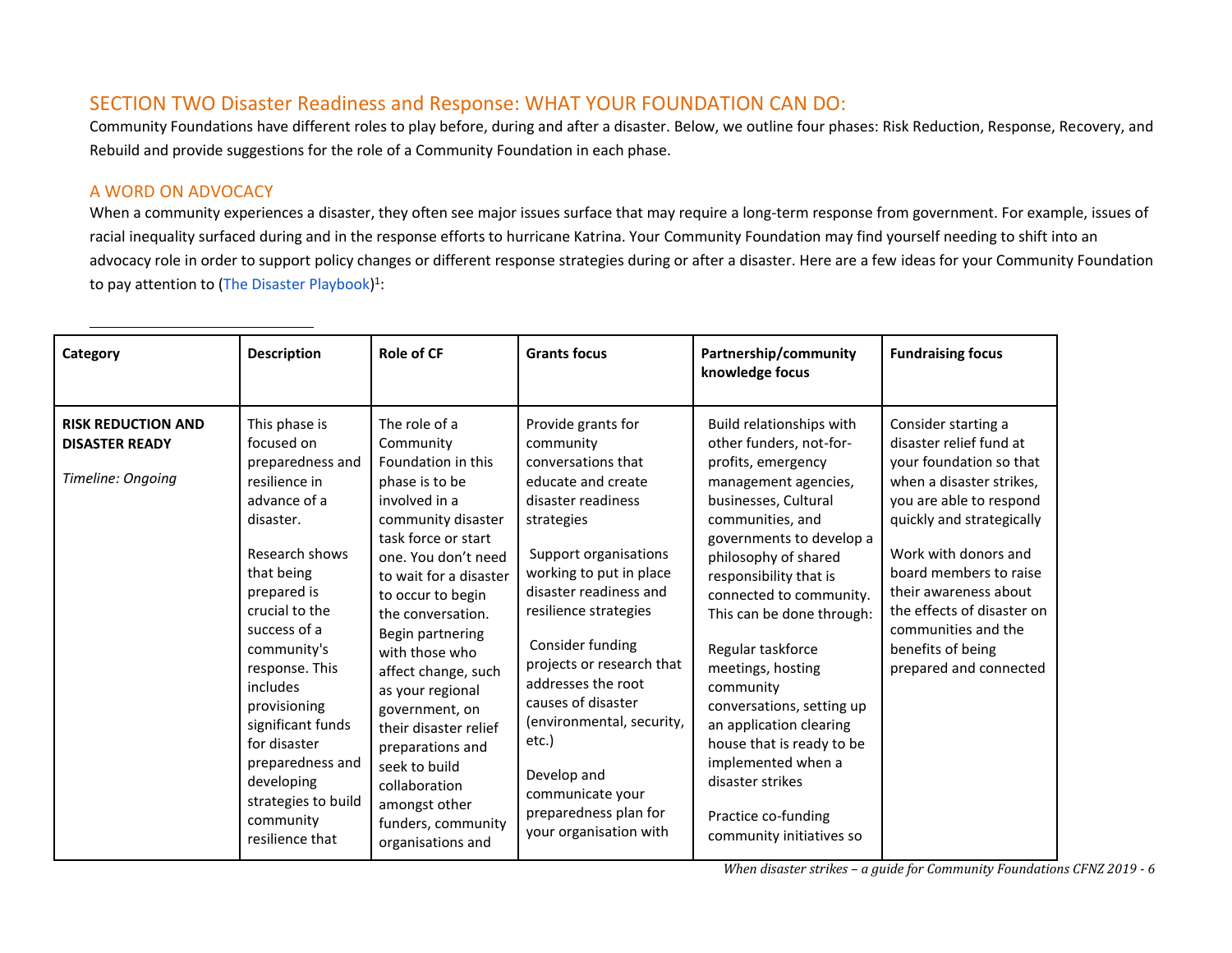|                                                                                                   | lessen the overall<br>impact of a<br>natural disaster<br>on individuals,<br>businesses,<br>governments and<br>communities<br>"Estimates from<br>organised<br>philanthropy in<br>the US<br>determined that<br>for every \$1 spent<br>on disaster<br>preparedness, at<br>least \$7 is saved<br>in casualties,<br>property damage,<br>and the like" | individuals.<br>Together, you can<br>create Disaster<br><b>Response Protocols</b><br>so everyone is clear<br>about 'who does<br>what when'<br>Given the long-<br>standing use and<br>knowledge of<br>ecosystems of<br>Cultural peoples,<br>engage cultural<br>communities in<br>disaster preparation<br>and response plans.<br>Develop an internal<br>preparedness plan<br>(that is how your<br>staff, board,<br>volunteers, policies,<br>etc will operate<br>during a disaster).<br>Also create an<br>external plan that<br>will guide how you<br>will assist in the<br>time of disaster | grantees and partners.<br>- Work with key grantees<br>to develop MOUs so you<br>can work together when<br>a disaster strikes<br>-Support and engage<br>cultural communities in<br>disaster resilience<br>planning | that trust and funding<br>mechanisms can be<br>tested prior to a disaster.<br>Consider partnering with<br>other local or provincial<br><b>Community Foundations</b><br>to increase support and<br>networks. |                                                                                        |
|---------------------------------------------------------------------------------------------------|--------------------------------------------------------------------------------------------------------------------------------------------------------------------------------------------------------------------------------------------------------------------------------------------------------------------------------------------------|-------------------------------------------------------------------------------------------------------------------------------------------------------------------------------------------------------------------------------------------------------------------------------------------------------------------------------------------------------------------------------------------------------------------------------------------------------------------------------------------------------------------------------------------------------------------------------------------|-------------------------------------------------------------------------------------------------------------------------------------------------------------------------------------------------------------------|-------------------------------------------------------------------------------------------------------------------------------------------------------------------------------------------------------------|----------------------------------------------------------------------------------------|
| <b>RESPONSE</b><br>Timeline: Time of disaster<br>to 1 month after **<br>timelines are approximate | This phase occurs<br>when your<br>community is in a<br>state of<br>emergency.<br>Urgent needs                                                                                                                                                                                                                                                    | In this phase, your<br>foundation can seek<br>to mobilise and<br>coordinate<br>communication<br>amongst community                                                                                                                                                                                                                                                                                                                                                                                                                                                                         | It is advised that<br><b>Community Foundations</b><br>limit the amount of<br>funding in the initial<br>months during and after<br>a disaster in order to                                                          | Support the work of the<br>emergency response<br>organisations such as<br>Victim Support, the Red<br><b>Cross and Government</b>                                                                            | Mobilise your<br>communication channels<br>quickly to let your<br>community and donors |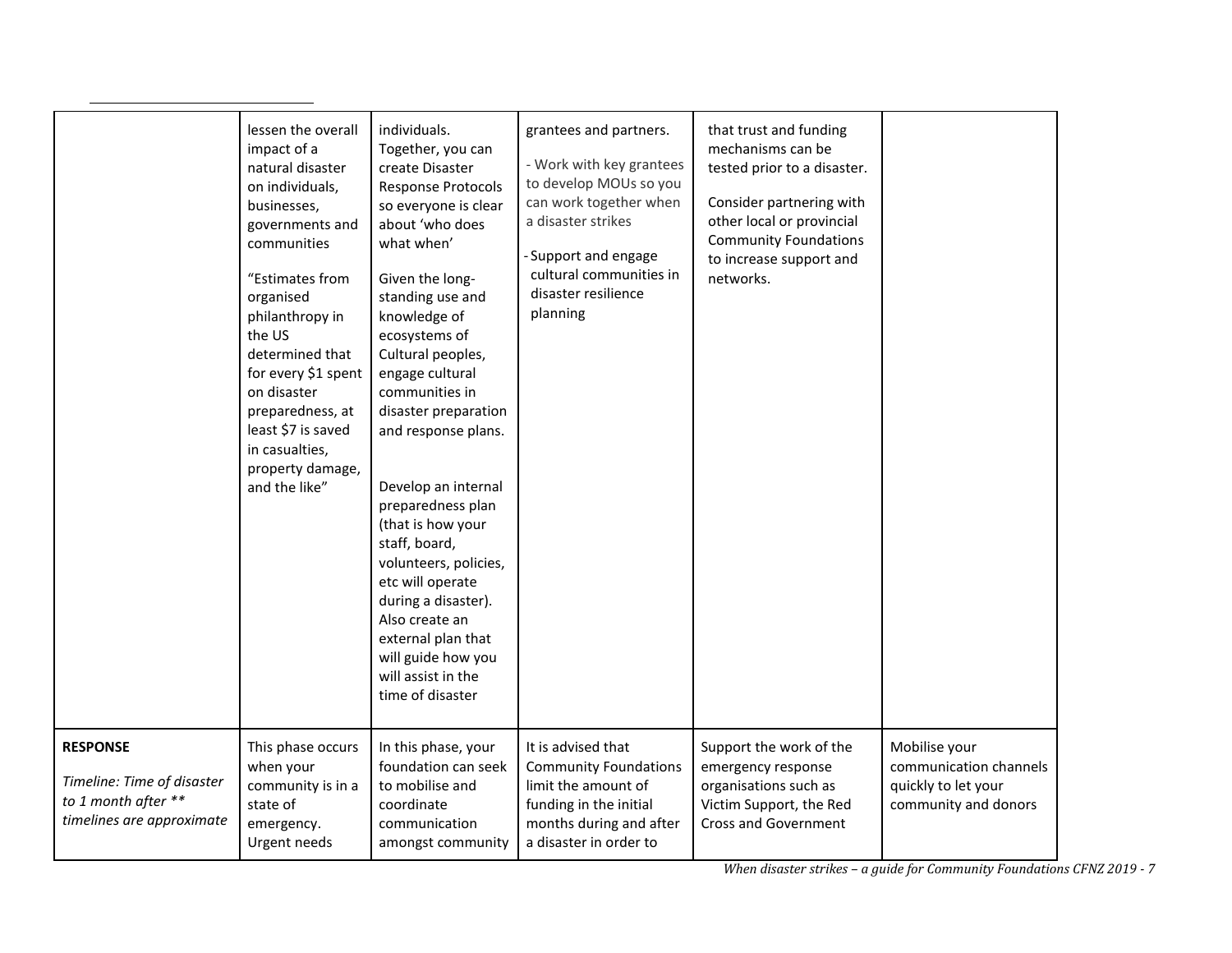| must be met in a<br>timely manner to<br>preserve life and<br>ensure major and<br>essential services<br>such as food,<br>shelter,<br>communication,<br>roads, etc are<br>available for the<br>community. | organisations and<br>funders. Work in<br>collaboration with<br>emergency response<br>teams to ensure the<br>provisions of basic<br>services for<br>displaced<br>populations and<br>help to mobilise<br>volunteers through<br>your networks.<br>Support the work of<br>assessing damages<br>and critical needs.<br>Assist with<br>connecting case<br>managers and pro-<br>bono legal services<br>to the community<br>Support or lead<br>community<br>conversations that<br>inform your<br>community on<br>topics such as:<br>disaster relief<br>processes, legal<br>rights of disaster<br>victims, navigating<br>applications and<br>basic services,<br>consideration for<br>Cultural<br>communities | support the long-term<br>needs of your<br>community (see below).<br>However, if there are<br>gaps in funding or the<br>abilities of the<br>emergency response<br>organisations, your<br>foundation can respond<br>accordingly.<br>Consider funding town<br>halls, community<br>conversations or talking<br>circles that bring people<br>together to create<br>coordinated approaches<br>for response.<br>Create clear<br>communication and<br>information sharing with<br>your grantees | strategies.<br>Create or support a<br>funders table<br>Mobilise volunteers<br>Approach local or<br>provincial organisations<br>that are interested in<br>partnership<br>Help enable<br>communication between<br>response teams and<br>community<br>Help support<br>improvements in the<br>efficiency of logistics<br>systems.<br>Consider working with<br>other Community<br>Foundations who are also<br>affected by the disaster to<br>share ideas, resources,<br>fundraising efforts,<br>communications, etc. | know about your<br>support and response.<br>Deliver a strategy that<br>supports the immediate<br>fundraising needs of<br>your community and<br>create mechanisms that<br>invest in the community<br>for the long term. For<br>example, this could be<br>working with donors to<br>create endowments or<br>working to create<br>disaster relief funds (see<br>above)<br>Seek partnerships to<br>pool philanthropic funds<br>for greater impact |
|---------------------------------------------------------------------------------------------------------------------------------------------------------------------------------------------------------|-----------------------------------------------------------------------------------------------------------------------------------------------------------------------------------------------------------------------------------------------------------------------------------------------------------------------------------------------------------------------------------------------------------------------------------------------------------------------------------------------------------------------------------------------------------------------------------------------------------------------------------------------------------------------------------------------------|-----------------------------------------------------------------------------------------------------------------------------------------------------------------------------------------------------------------------------------------------------------------------------------------------------------------------------------------------------------------------------------------------------------------------------------------------------------------------------------------|-----------------------------------------------------------------------------------------------------------------------------------------------------------------------------------------------------------------------------------------------------------------------------------------------------------------------------------------------------------------------------------------------------------------------------------------------------------------------------------------------------------------|-----------------------------------------------------------------------------------------------------------------------------------------------------------------------------------------------------------------------------------------------------------------------------------------------------------------------------------------------------------------------------------------------------------------------------------------------|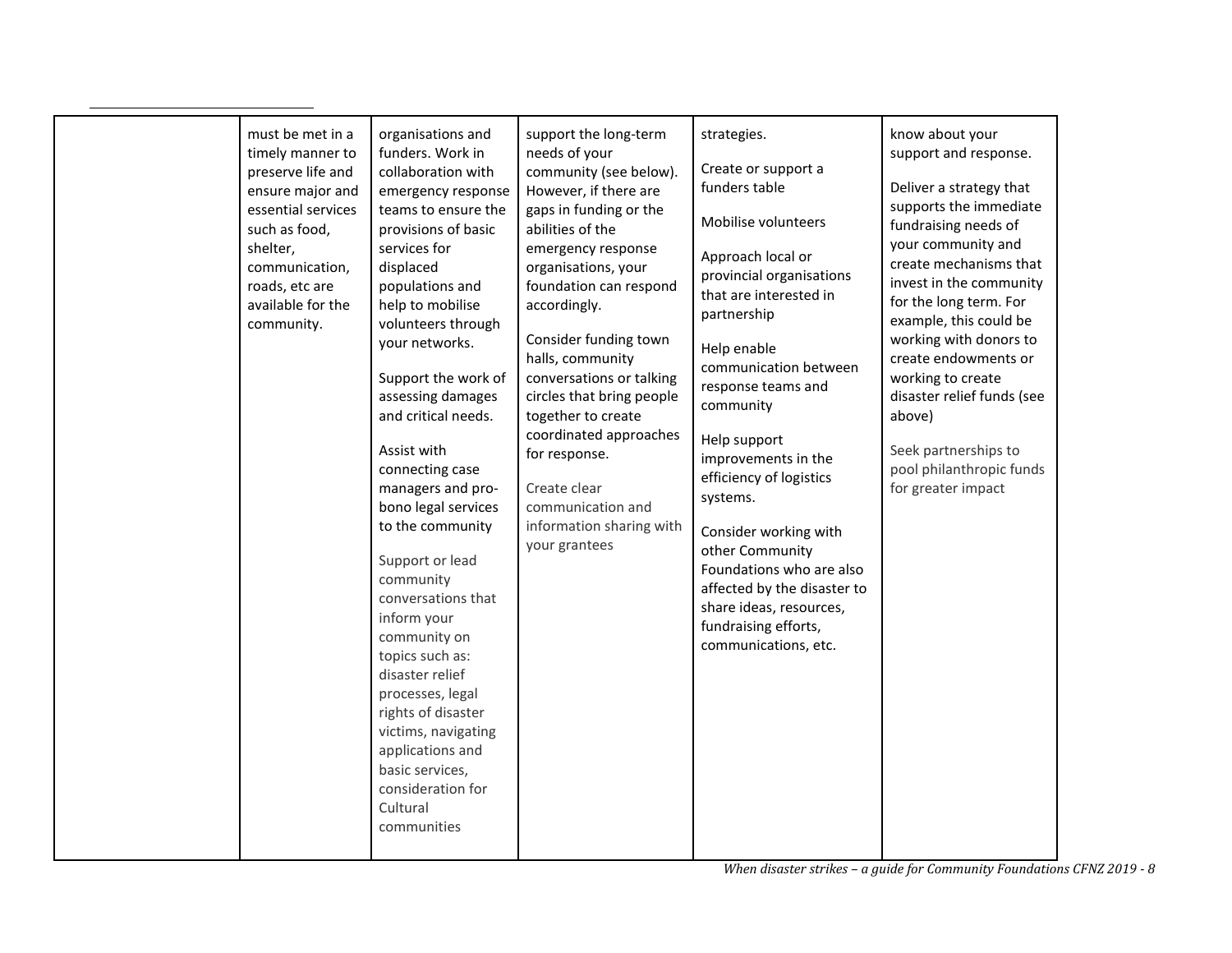| <b>RECOVERY</b><br>Timeline: Approx taking<br>place 1-12 months after a<br>disaster | In this phase, the<br>emergency needs<br>of the community<br>have been met<br>and the focus is<br>now on finding<br>ways for the<br>community to<br>recover from the<br>disaster. In this<br>phase people are<br>focused on the<br>steps they need<br>to take to rebuild<br>their lives. This<br>includes assessing<br>and repairing<br>community<br>infrastructure and<br>healing from<br>physical injuries.<br>Resources must<br>go towards | During this phase,<br>Community<br>Foundations are an<br>active and well-<br>networked partner<br>and are able to<br>mobilise in response<br>to the community<br>needs, During this<br>time, corporate<br>donors, emergency<br>response<br>organisations and<br>governments may<br>no longer have the<br>means to accept<br>donations or<br>respond to<br>community needs.<br>Continued<br>collaboration with<br>partners to support<br>community led | While continuing to<br>focus on the long-term<br>needs of the community<br>(see below), you can<br>begin by creating a<br>simple and accessible<br>grants programs in this<br>phase<br>Have grant criteria<br>decided by local<br>organisations and be<br>adaptable to the<br>community's changing<br>needs<br>In this phase, focus on<br>psychological recovery,<br>volunteer fatigue, and<br>support for emerging<br>leaders<br>Work with cultural<br>leaders to support the | Create a clearinghouse<br>service that is used for<br>liaising with other funders<br>in order to process<br>applications. This will allow<br>grant seekers to apply to<br>many funders by<br>submitting only one<br>application<br>Consider funding<br>community engagement<br>coordinators to develop a<br>plan for project funding to<br>assist in different regions<br>Collaborate with key<br>funders to avoid<br>duplication in all aspects of<br>granting, funding, creating<br>community knowledge<br>sharing platforms, etc.<br>Work with media to | Work with government<br>and other funders that<br>offer matching<br>donations<br>Look for leverage and<br>take a proactive role to<br>expand the sum of funds<br>(offer to partner with<br>gov, businesses,<br>individuals and orgs).<br>Continue to work with<br>donors that have a long-<br>term view in mind (see<br>below). Find ways to<br>connect with groups,<br>such as Victim Support<br>and Red Cross, to see if<br>they would be willing to<br>partner on long term<br>funding needs.<br>Communicate your |
|-------------------------------------------------------------------------------------|-----------------------------------------------------------------------------------------------------------------------------------------------------------------------------------------------------------------------------------------------------------------------------------------------------------------------------------------------------------------------------------------------------------------------------------------------|-------------------------------------------------------------------------------------------------------------------------------------------------------------------------------------------------------------------------------------------------------------------------------------------------------------------------------------------------------------------------------------------------------------------------------------------------------|--------------------------------------------------------------------------------------------------------------------------------------------------------------------------------------------------------------------------------------------------------------------------------------------------------------------------------------------------------------------------------------------------------------------------------------------------------------------------------|------------------------------------------------------------------------------------------------------------------------------------------------------------------------------------------------------------------------------------------------------------------------------------------------------------------------------------------------------------------------------------------------------------------------------------------------------------------------------------------------------------------------------------------------------------|----------------------------------------------------------------------------------------------------------------------------------------------------------------------------------------------------------------------------------------------------------------------------------------------------------------------------------------------------------------------------------------------------------------------------------------------------------------------------------------------------------------------|
|                                                                                     |                                                                                                                                                                                                                                                                                                                                                                                                                                               |                                                                                                                                                                                                                                                                                                                                                                                                                                                       |                                                                                                                                                                                                                                                                                                                                                                                                                                                                                |                                                                                                                                                                                                                                                                                                                                                                                                                                                                                                                                                            |                                                                                                                                                                                                                                                                                                                                                                                                                                                                                                                      |
|                                                                                     |                                                                                                                                                                                                                                                                                                                                                                                                                                               |                                                                                                                                                                                                                                                                                                                                                                                                                                                       |                                                                                                                                                                                                                                                                                                                                                                                                                                                                                |                                                                                                                                                                                                                                                                                                                                                                                                                                                                                                                                                            |                                                                                                                                                                                                                                                                                                                                                                                                                                                                                                                      |
|                                                                                     |                                                                                                                                                                                                                                                                                                                                                                                                                                               |                                                                                                                                                                                                                                                                                                                                                                                                                                                       |                                                                                                                                                                                                                                                                                                                                                                                                                                                                                |                                                                                                                                                                                                                                                                                                                                                                                                                                                                                                                                                            |                                                                                                                                                                                                                                                                                                                                                                                                                                                                                                                      |
|                                                                                     |                                                                                                                                                                                                                                                                                                                                                                                                                                               |                                                                                                                                                                                                                                                                                                                                                                                                                                                       |                                                                                                                                                                                                                                                                                                                                                                                                                                                                                |                                                                                                                                                                                                                                                                                                                                                                                                                                                                                                                                                            |                                                                                                                                                                                                                                                                                                                                                                                                                                                                                                                      |
|                                                                                     |                                                                                                                                                                                                                                                                                                                                                                                                                                               |                                                                                                                                                                                                                                                                                                                                                                                                                                                       |                                                                                                                                                                                                                                                                                                                                                                                                                                                                                |                                                                                                                                                                                                                                                                                                                                                                                                                                                                                                                                                            |                                                                                                                                                                                                                                                                                                                                                                                                                                                                                                                      |
|                                                                                     |                                                                                                                                                                                                                                                                                                                                                                                                                                               |                                                                                                                                                                                                                                                                                                                                                                                                                                                       |                                                                                                                                                                                                                                                                                                                                                                                                                                                                                |                                                                                                                                                                                                                                                                                                                                                                                                                                                                                                                                                            |                                                                                                                                                                                                                                                                                                                                                                                                                                                                                                                      |
|                                                                                     |                                                                                                                                                                                                                                                                                                                                                                                                                                               |                                                                                                                                                                                                                                                                                                                                                                                                                                                       |                                                                                                                                                                                                                                                                                                                                                                                                                                                                                |                                                                                                                                                                                                                                                                                                                                                                                                                                                                                                                                                            |                                                                                                                                                                                                                                                                                                                                                                                                                                                                                                                      |
|                                                                                     |                                                                                                                                                                                                                                                                                                                                                                                                                                               |                                                                                                                                                                                                                                                                                                                                                                                                                                                       |                                                                                                                                                                                                                                                                                                                                                                                                                                                                                |                                                                                                                                                                                                                                                                                                                                                                                                                                                                                                                                                            |                                                                                                                                                                                                                                                                                                                                                                                                                                                                                                                      |
|                                                                                     |                                                                                                                                                                                                                                                                                                                                                                                                                                               |                                                                                                                                                                                                                                                                                                                                                                                                                                                       |                                                                                                                                                                                                                                                                                                                                                                                                                                                                                |                                                                                                                                                                                                                                                                                                                                                                                                                                                                                                                                                            |                                                                                                                                                                                                                                                                                                                                                                                                                                                                                                                      |
|                                                                                     |                                                                                                                                                                                                                                                                                                                                                                                                                                               |                                                                                                                                                                                                                                                                                                                                                                                                                                                       |                                                                                                                                                                                                                                                                                                                                                                                                                                                                                |                                                                                                                                                                                                                                                                                                                                                                                                                                                                                                                                                            |                                                                                                                                                                                                                                                                                                                                                                                                                                                                                                                      |
|                                                                                     |                                                                                                                                                                                                                                                                                                                                                                                                                                               |                                                                                                                                                                                                                                                                                                                                                                                                                                                       |                                                                                                                                                                                                                                                                                                                                                                                                                                                                                |                                                                                                                                                                                                                                                                                                                                                                                                                                                                                                                                                            |                                                                                                                                                                                                                                                                                                                                                                                                                                                                                                                      |
|                                                                                     |                                                                                                                                                                                                                                                                                                                                                                                                                                               |                                                                                                                                                                                                                                                                                                                                                                                                                                                       |                                                                                                                                                                                                                                                                                                                                                                                                                                                                                |                                                                                                                                                                                                                                                                                                                                                                                                                                                                                                                                                            |                                                                                                                                                                                                                                                                                                                                                                                                                                                                                                                      |
|                                                                                     | supporting the                                                                                                                                                                                                                                                                                                                                                                                                                                | solutions are key in<br>this phase.                                                                                                                                                                                                                                                                                                                                                                                                                   | unique needs of their                                                                                                                                                                                                                                                                                                                                                                                                                                                          | continue to share                                                                                                                                                                                                                                                                                                                                                                                                                                                                                                                                          | unique role in                                                                                                                                                                                                                                                                                                                                                                                                                                                                                                       |
|                                                                                     | mental health of                                                                                                                                                                                                                                                                                                                                                                                                                              |                                                                                                                                                                                                                                                                                                                                                                                                                                                       | community                                                                                                                                                                                                                                                                                                                                                                                                                                                                      | information.                                                                                                                                                                                                                                                                                                                                                                                                                                                                                                                                               | supporting the long term                                                                                                                                                                                                                                                                                                                                                                                                                                                                                             |
|                                                                                     | community                                                                                                                                                                                                                                                                                                                                                                                                                                     |                                                                                                                                                                                                                                                                                                                                                                                                                                                       | Consider funding staffing                                                                                                                                                                                                                                                                                                                                                                                                                                                      | Continue meeting with                                                                                                                                                                                                                                                                                                                                                                                                                                                                                                                                      | needs of the community                                                                                                                                                                                                                                                                                                                                                                                                                                                                                               |
|                                                                                     | members as they                                                                                                                                                                                                                                                                                                                                                                                                                               |                                                                                                                                                                                                                                                                                                                                                                                                                                                       | needs of local                                                                                                                                                                                                                                                                                                                                                                                                                                                                 | partners and support                                                                                                                                                                                                                                                                                                                                                                                                                                                                                                                                       | (beyond emergency<br>relief)                                                                                                                                                                                                                                                                                                                                                                                                                                                                                         |
|                                                                                     | return and cope                                                                                                                                                                                                                                                                                                                                                                                                                               |                                                                                                                                                                                                                                                                                                                                                                                                                                                       | organisations who feel                                                                                                                                                                                                                                                                                                                                                                                                                                                         | community conversations                                                                                                                                                                                                                                                                                                                                                                                                                                                                                                                                    |                                                                                                                                                                                                                                                                                                                                                                                                                                                                                                                      |
|                                                                                     | with the trauma                                                                                                                                                                                                                                                                                                                                                                                                                               |                                                                                                                                                                                                                                                                                                                                                                                                                                                       | the extra workload as                                                                                                                                                                                                                                                                                                                                                                                                                                                          | to assess needs and the                                                                                                                                                                                                                                                                                                                                                                                                                                                                                                                                    | Use your expertise to                                                                                                                                                                                                                                                                                                                                                                                                                                                                                                |
|                                                                                     | that they and<br>their community                                                                                                                                                                                                                                                                                                                                                                                                              |                                                                                                                                                                                                                                                                                                                                                                                                                                                       | they support community                                                                                                                                                                                                                                                                                                                                                                                                                                                         | direction of the recovery                                                                                                                                                                                                                                                                                                                                                                                                                                                                                                                                  | assist the community in                                                                                                                                                                                                                                                                                                                                                                                                                                                                                              |
|                                                                                     | have experienced.                                                                                                                                                                                                                                                                                                                                                                                                                             |                                                                                                                                                                                                                                                                                                                                                                                                                                                       | during this phase                                                                                                                                                                                                                                                                                                                                                                                                                                                              | process.                                                                                                                                                                                                                                                                                                                                                                                                                                                                                                                                                   | fundraising efforts                                                                                                                                                                                                                                                                                                                                                                                                                                                                                                  |
|                                                                                     |                                                                                                                                                                                                                                                                                                                                                                                                                                               |                                                                                                                                                                                                                                                                                                                                                                                                                                                       |                                                                                                                                                                                                                                                                                                                                                                                                                                                                                |                                                                                                                                                                                                                                                                                                                                                                                                                                                                                                                                                            |                                                                                                                                                                                                                                                                                                                                                                                                                                                                                                                      |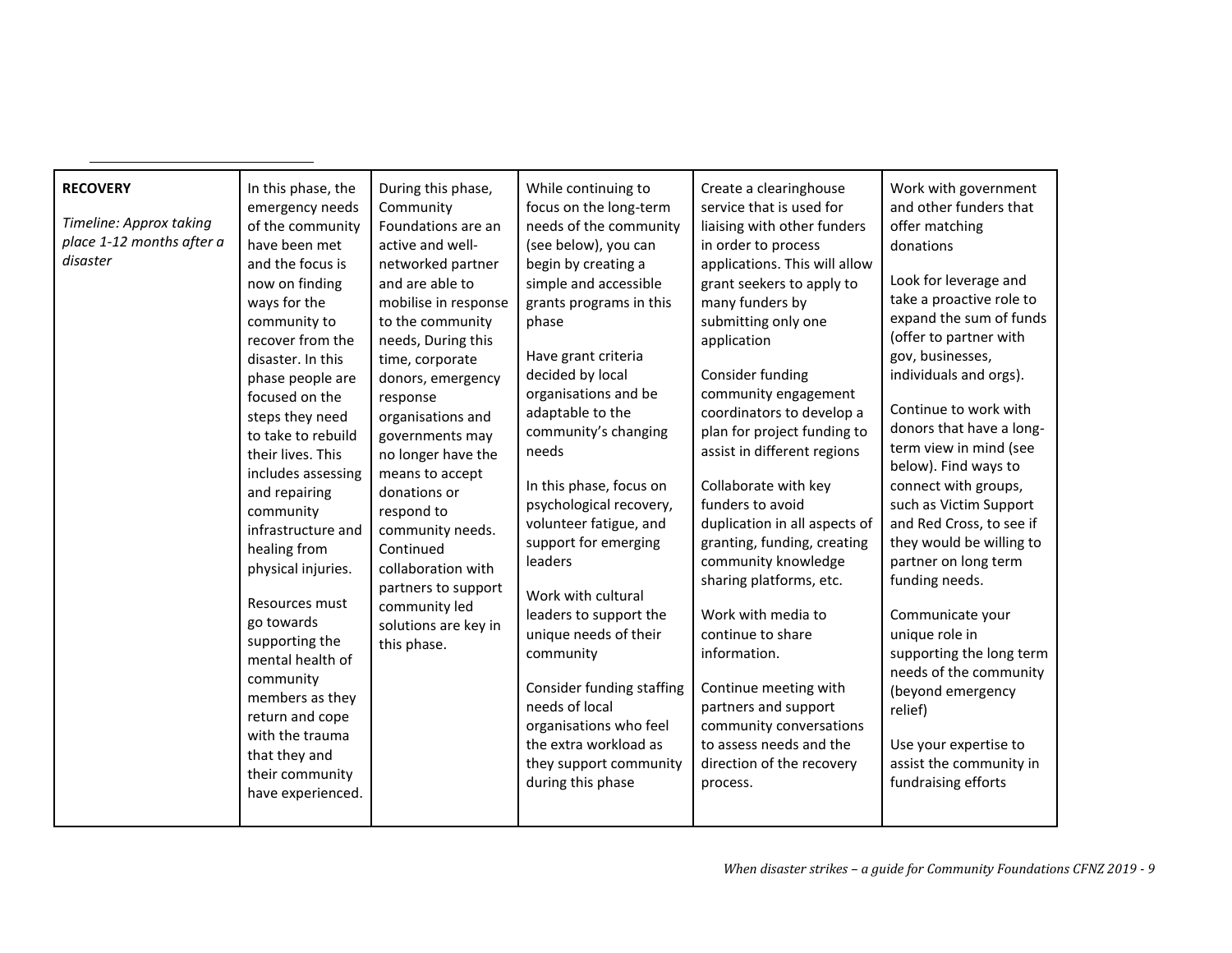## A FINAL NOTE ON DONOR CARE

It's easy to overlook the important long-term opportunities that harnessing generosity and a general community 'desire to help' can bring. Some suggestions would include:

- Complete capture of donor data for later analysis (name and e-mail at a minimum; address and phone number in addition preferable)
- Effectively utilise volunteers to handwrite personal thank you cards to donors and supporters for whom you have an address; send a customised e-mail thank you that is separate from the receipt to other donors
- Issue heartfelt thank you's across all promotional platforms, identifying key facts such as number of individual donors, number of donors from the region, number of donors from NZ, number of businesses, etc
- Organise a thank you event for local donors, getting appropriate speakers from the community
- Once disaster projects are identified, send regular e-mail updates to donors
- Send communication about other projects in which the foundation is involved, in order to show your breadth of community involvement

## **CONCLUSION**

Natural and human-made disasters change a community. While the devastation can have a lasting negative affect, many communities rise from the disaster stronger, more connected, and better prepared should any other crisis hit their region.

We hope this resource has made you aware of the need for preparedness measures and the crucial role your Community Foundation can play in the response, recovery, and rebuild strategies in your community.

Keeping an eye on the future there is a silver lining from disasters that happen in the community; by exhibiting resilience, strong leadership and real impact you will grow your credibility and can leverage future long-term support from the donor base.

# LIST OF RESOURCES:

- 1. FRRR has a great disaster response framework and resources: [http://www.frrr.org.au/cb\\_pages/natural\\_disaster\\_response\\_framework.php](http://www.frrr.org.au/cb_pages/natural_disaster_response_framework.php)
- 2. FRRR's Lessons Learned from 2009 Bushfires[: http://www.frrr.org.au/resources/LessonsInDisasterRecovery\\_FRRRVicBushfiresResponse2009.pdf](http://www.frrr.org.au/resources/LessonsInDisasterRecovery_FRRRVicBushfiresResponse2009.pdf)
- 3. Council on Foundations Disaster Relief Practical Guide[: https://www.cof.org/content/disaster-relief-practical-guide-foundations-and-corporations](https://www.cof.org/content/disaster-relief-practical-guide-foundations-and-corporations)

*When disaster strikes – a guide for Community Foundations CFNZ 2019 - 10*